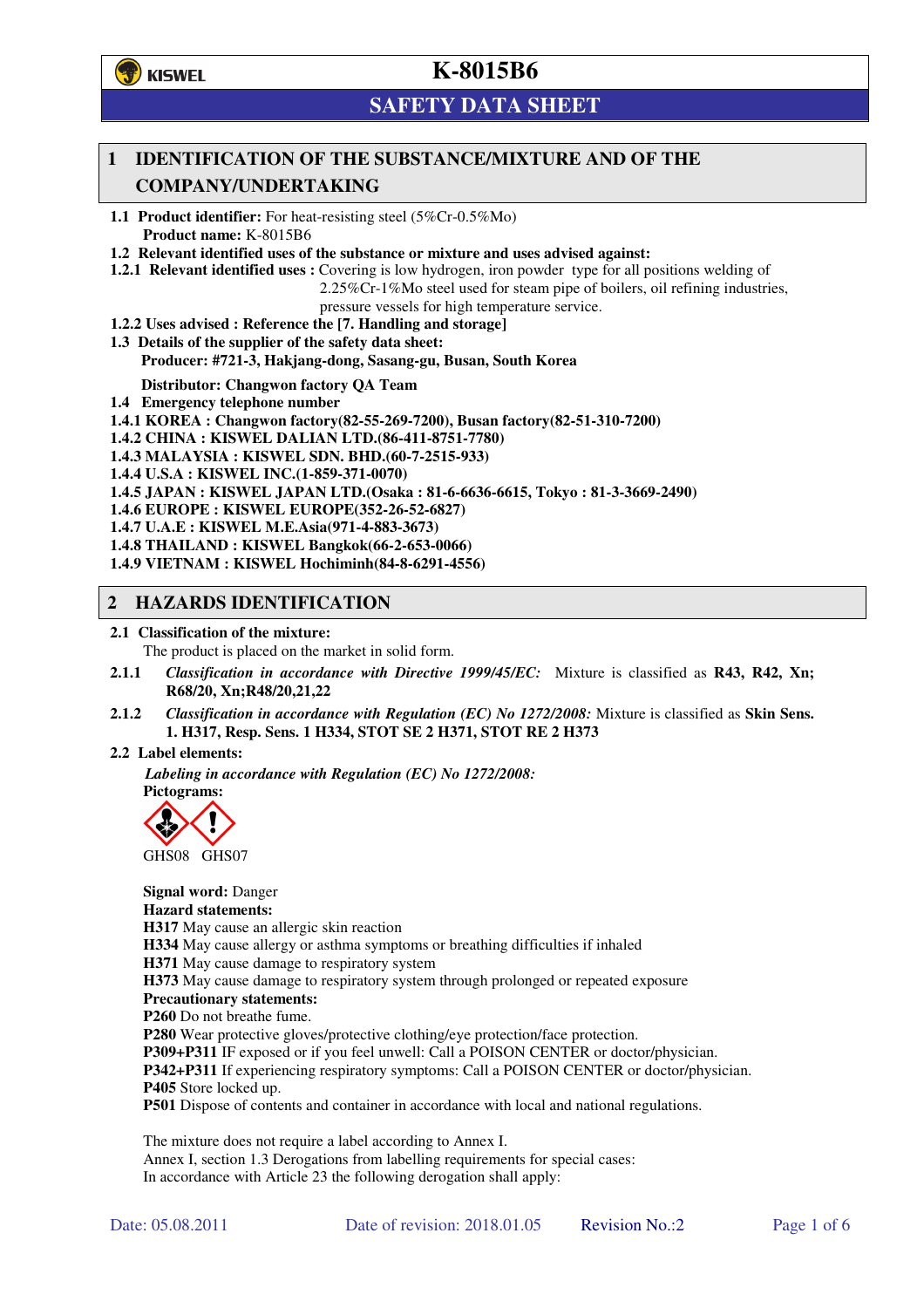

# **SAFETY DATA SHEET**

Metals in massive form, alloys, mixtures containing polymers and mixtures containing elastomers do not require a label according to this Annex, if they do not present a hazard to human health by inhalation, ingestion or contact with skin or to the aquatic environment in the form in which they are placed on the market, although classified as hazardous in accordance with the criteria of this Annex.

### **On the other hand, we want to offer classification and label of welding fume for workers.**

**2.3 Other hazards:** No data available.

# **3 COMPOSITION/INFORMATION ON INGREDIENTS**

**3.1 Substances:** No data available.

**3.2 Mixtures:** The mixture contains dangerous substances:

|                                |           |                                    | <b>Classification</b>                         |                                                          |                                 |                                     |                                  |             |
|--------------------------------|-----------|------------------------------------|-----------------------------------------------|----------------------------------------------------------|---------------------------------|-------------------------------------|----------------------------------|-------------|
| <b>Substance name</b>          | EC No.    | Registr.<br>$\mathbf{n}\mathbf{o}$ | 67/548/EEC                                    | <b>Hazard Class</b><br>and<br><b>Category</b><br>Code(s) | <b>Hazard</b><br>state-<br>ment | Pictogram/<br><b>Signal</b><br>word | Conc.<br>$(\%)$<br><b>Volume</b> | <b>Note</b> |
| <sup>1</sup> Ferro Silicon     |           | ۰                                  |                                               |                                                          | -                               |                                     | $1.0 - 5.0$                      |             |
| <sup>1</sup> Calcium fluoride  | 232-188-7 | ٠                                  |                                               |                                                          | ۰                               |                                     | $3.0 - 7.0$                      |             |
| $1/2$ Limestone                | 215-279-6 | $\blacksquare$                     | $\blacksquare$                                |                                                          | -                               |                                     | $8.0 - 12.0$                     |             |
| $2,3$ Chromium                 | 231-157-5 |                                    | R43<br>R42                                    | Skin Sens. 1<br>Resp. Sens. 1                            | H317<br>H334                    | Danger                              | $3.0 - 7.0$                      |             |
| $1,2$ Mica                     |           | $\blacksquare$                     | ٠                                             |                                                          |                                 |                                     | $0.1 - 1.0$                      |             |
| <sup>2,3</sup> Titaniumdioxide | 236-675-5 | $\overline{\phantom{a}}$           | Xi; R36<br>Xi; R37<br>T; R48/23               | Eye Irrit. 2<br>STOT SE <sub>3</sub><br>STOT RE 1        | H319<br>H335<br>H372            | Danger                              | $1.0 - 3.0$                      |             |
| <sup>1</sup> Sodium silicate   | 239-981-7 |                                    |                                               |                                                          |                                 |                                     | $1.0 - 5.0$                      |             |
| $2,3$ Iron                     | 231-096-4 |                                    | Xn;<br>R68/20/21/22<br>$Xn$ :<br>R68/20/21/22 | STOT SE <sub>2</sub><br><b>STOT RE2</b>                  | H371<br>H373                    | Warning                             | $68.0 - 72.0$                    |             |

<sup>1</sup>Substance is not classified in terms of Regulation (EC) No. 1272/2008 Annex VI.

<sup>2</sup>Substance with workplace exposure limits.

\* See all the hazard statements in chapter 16.

# **4 FIRST AID MEASURES**

#### **4.1 Description of first aid measures:**

**In case of respiratory exposure**: Remove to fresh air and keep at rest. If breathing is difficult or has stopped, administer artificial respiration as necessary. Seek medical attention.

**In case of skin contamination**: Wash contaminated area thoroughly with soap and water. Remove and wash contaminated clothing. If a persistent rash or irritation occurs, seek medical attention.

 **In case of intrusion into eye**: Immediately flush eyes with large amounts of running water for at least 15 minutes, lifting the upper and lower eyelids. Get medical attention.

**In case of oral intake**: Ingestion is considered unlikely due to product form. However, if swallowed do not induce vomiting. Seek medical attention. Advice to doctor: treat symptomatically.

- **4.2 Most important symptoms and effects, both acute and delayed:** No data available.
- **4.3 Indication of any immediate medical attention and special treatment needed:** No data available.

## **5 FIREFIGHTING MEASURES**

**5.1 Extinguishing media:**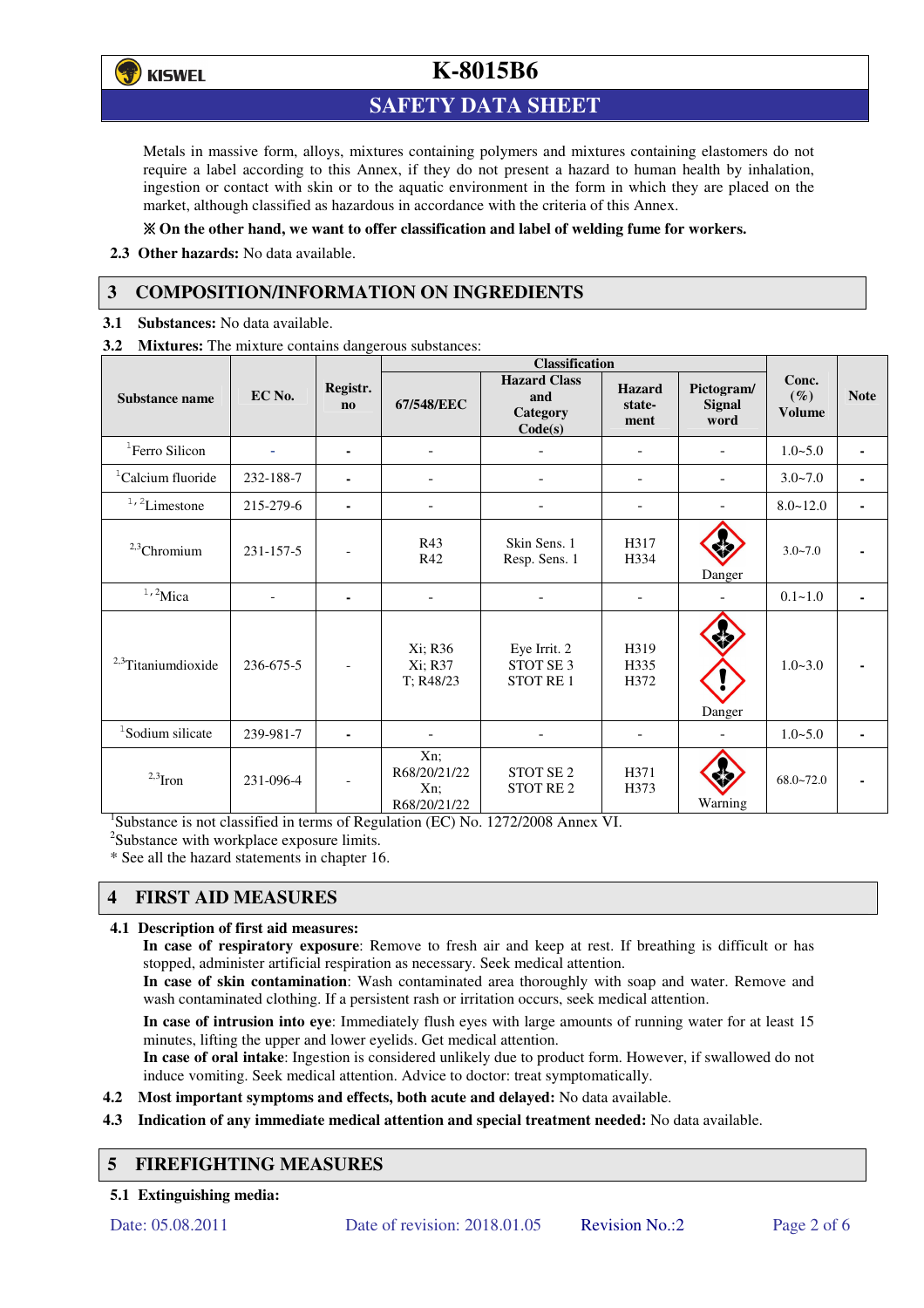

**SAFETY DATA SHEET** 

**Suitable extinguishing media:** Carbon dioxide, dry chemical, water spray. Use extinguishing media appropriate for surrounding fire.

**Unsuitable extinguishing media:** No data available.

- **5.2 Special hazards arising from the substance or mixture:** Fire may produce irritating or poisonous gases.
- **5.3 Advice for firefighters:** In the event of a fire, wear self-contained breathing apparatus and protective clothing.

### **6 ACCIDENTAL RELEASE MEASURES**

**6.1 Personal precautions, protective equipment and emergency procedures:** 

**For non-emergency personnel:** Wear appropriate personal protective equipment as specified in Section 8. Ensure adequate ventilation**.** 

**For emergency responders:** No data available.

**6.2 Environmental precautions:** Avoid dispersal of spilled material and contact with soil, ground and surface water, drains and sewers.

**Methods and material for containment and cleaning up:** Take up mechanically. Collect the material in labeled containers and dispose of according to local and regional authority requirements.

**6.3 Reference to other sections:** See Section 7 for information on safe handling. See Section 8 for information on personal protection equipment. See Section 13 for disposal information.

## **7 HANDLING AND STORAGE**

- **7.1 Precautions for safe handling:** Welding may produce fumes and gases hazardous to health. Avoid breathing these fumes and gases. Use adequate ventilation. Keep away from sources of ignition. Avoid contact with skin, eyes and clothing. Do not eat, drink and smoke in work areas.
- **7.2 Conditions for safe storage, including any incompatibilities**: Store in cool, dry and well-ventilated place. Keep away from incompatible materials. Keep away from heat and open flame.
- **7.3 Specific end use(s):** No data available.

### **8 EXPOSURE CONTROLS/PERSONAL PROTECTION**

**8.1 Control parameters:** Exposure limits were not established for this product.

Workplace exposure limits for substances contained in the mixture are listed in *EH40/2005* Workplace exposure limits:

|                             |                   | Workplace exposure limit                   |          |                                                             |                   |                 |  |
|-----------------------------|-------------------|--------------------------------------------|----------|-------------------------------------------------------------|-------------------|-----------------|--|
|                             |                   | Long-term<br>exposure limit<br>(8-hour TWA |          | <b>Short-term</b><br>exposure limit<br>$(15\text{-minute})$ |                   | <b>Comments</b> |  |
| <b>Substance</b>            | <b>CAS</b> number |                                            |          |                                                             |                   |                 |  |
|                             |                   |                                            |          |                                                             |                   |                 |  |
|                             |                   | reference period)                          |          | reference period)                                           |                   |                 |  |
|                             |                   | ppm                                        | $mg.m-3$ | ppm                                                         | mg.m <sup>3</sup> |                 |  |
| Chromium                    | 7440-47-3         | ٠                                          | 0.5      |                                                             |                   |                 |  |
| Limestone/Calcium carbonate | 1317-65-3         |                                            |          |                                                             |                   |                 |  |
| Total inhalable             |                   |                                            | 10       |                                                             |                   |                 |  |
| Respirable                  |                   |                                            | 4        |                                                             |                   |                 |  |
| Mica                        | 12001-26-2        |                                            |          |                                                             |                   |                 |  |
| Total inhalable             |                   | ٠                                          | 10       |                                                             |                   |                 |  |
| respirable                  |                   | -                                          | 0.8      | ۰                                                           |                   |                 |  |
| Titanium dioxide            |                   |                                            |          |                                                             |                   |                 |  |
| Total inhalable             | 13463-67-7        | -                                          | 10       |                                                             |                   |                 |  |
| resirable                   |                   |                                            | 4        |                                                             |                   |                 |  |
| Iron oxide, fume (as Fe)    | 1309-37-1         |                                            | 5        |                                                             | 10                |                 |  |

\*A skin notation assigned to the OEL identifies the possibility of significant uptake through the skin.

**8.2 Exposure controls:** Do not eat, drink and smoke. Immediately remove all contaminated clothing. Wash hands before breaks and at the end of work.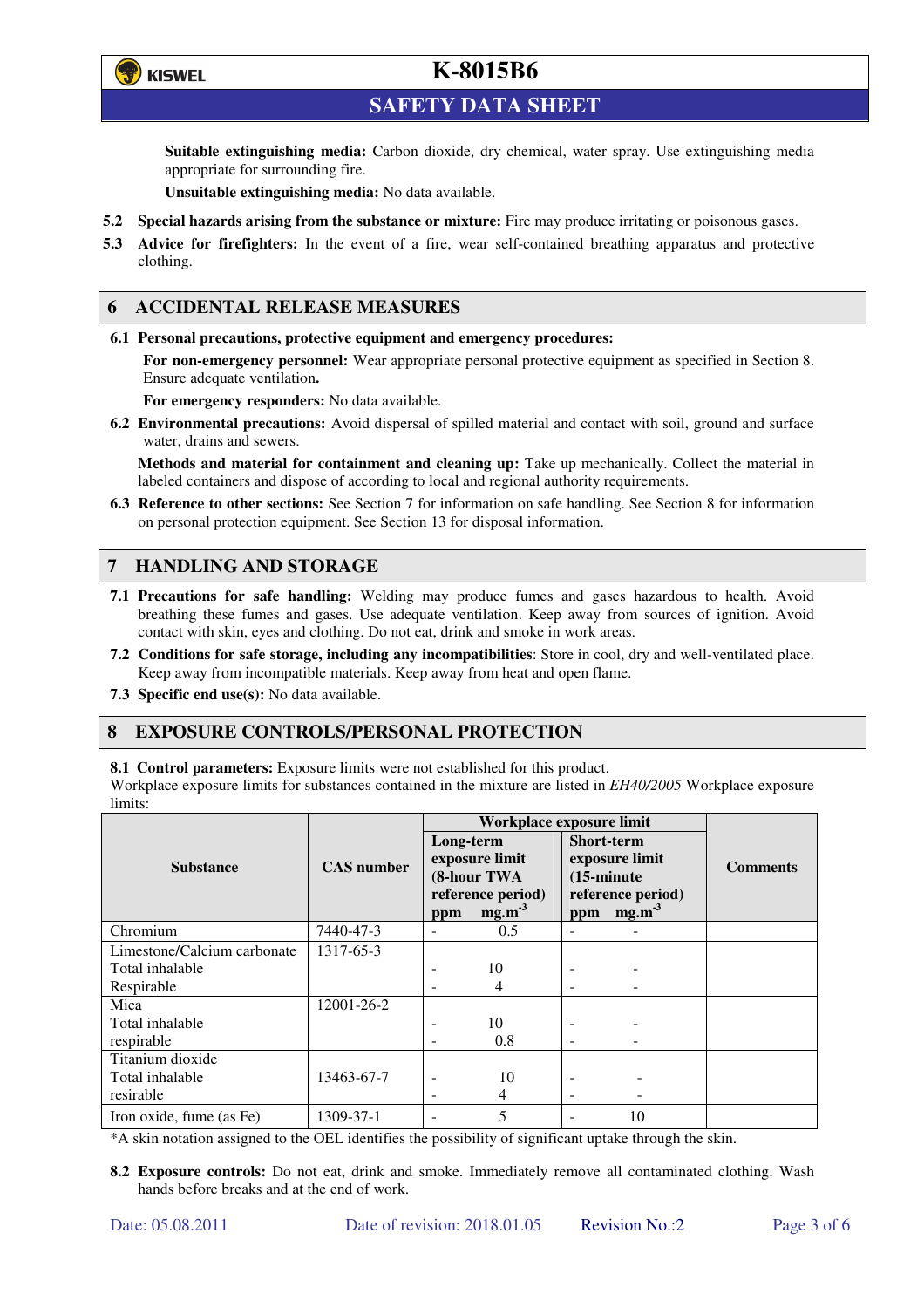# **SAFETY DATA SHEET**

- **8.2.1 Appropriate engineering controls:** Use local exhaust ventilation during all welding operations.
- **8.2.2 Individual protection measures, such as personal protective equipment:**
- **8.2.2.1 Eye/face protection:** Always wear eye protection during welding operations, helmet and/or face shield with filter lens.
- **8.2.2.2 Skin protection:**

**Hand protection:** Wear appropriate protective (welding) gloves during welding.

**Other:** Wear appropriate protective clothing and boots.

- **8.2.2.3 Respiratory protection:** If ventilation is insufficient, use appropriate respirator or self-contained breathing apparatus.
- **8.2.2.4 Thermal hazards:** No data available.
- **8.2.3 Environmental exposure controls:** Do not allow to enter sewers, surface and ground water.

### **9 PHYSICAL AND CHEMICAL PROPERTIES**

**9.1 Information on basic physical and chemical properties:** 

| Appearance:                                          | solid (metal rod)        |
|------------------------------------------------------|--------------------------|
| Odour:                                               |                          |
| <b>Odour threshold:</b>                              |                          |
| pH:                                                  | -                        |
| Melting point/freezing point:                        | -                        |
| Initial boiling point and boiling range:             | -                        |
| <b>Flash point:</b>                                  |                          |
| <b>Evaporation rate:</b>                             |                          |
| Flammability (solid, gas):                           |                          |
| <b>Upper/lower flammability or explosive limits:</b> | $\overline{\phantom{a}}$ |
| Vapour pressure:                                     | -                        |
| Vapour density:                                      |                          |
| <b>Relative density:</b>                             |                          |
| Solubility(ies):                                     |                          |
| Partition coefficient: n-octanol/water:              |                          |
| <b>Auto-ignition temperature:</b>                    | $\overline{a}$           |
| <b>Decomposition temperature:</b>                    | $\overline{a}$           |
| <b>Viscosity:</b>                                    |                          |
| <b>Explosive properties:</b>                         |                          |
| <b>Oxidising properties:</b>                         |                          |

**9.2 Other information:** No data available.

## **10 STABILITY AND REACTIVITY**

**10.1 Reactivity:** No data available.

- **10.2 Chemical stability:** The product is stable under normal conditions. When using it may produce dangerous fumes and gases.
- **10.3 Possibility of hazardous reactions:** No data available.
- **10.4 Conditions to avoid:** Avoid contact with incompatible materials.
- **10.5 Incompatible materials:** Acids, bases, oxidizing agents.

**10.6 Hazardous decomposition products:** Metal oxide fumes and gases are produced during welding.

### **11 TOXICOLOGICAL INFORMATION**

#### **11.1 Information on toxicological effects:**

The mixture may cause an allergic skin reaction. It is suspected of causing cancer. It causes damage to organs through prolonged or repeated exposure.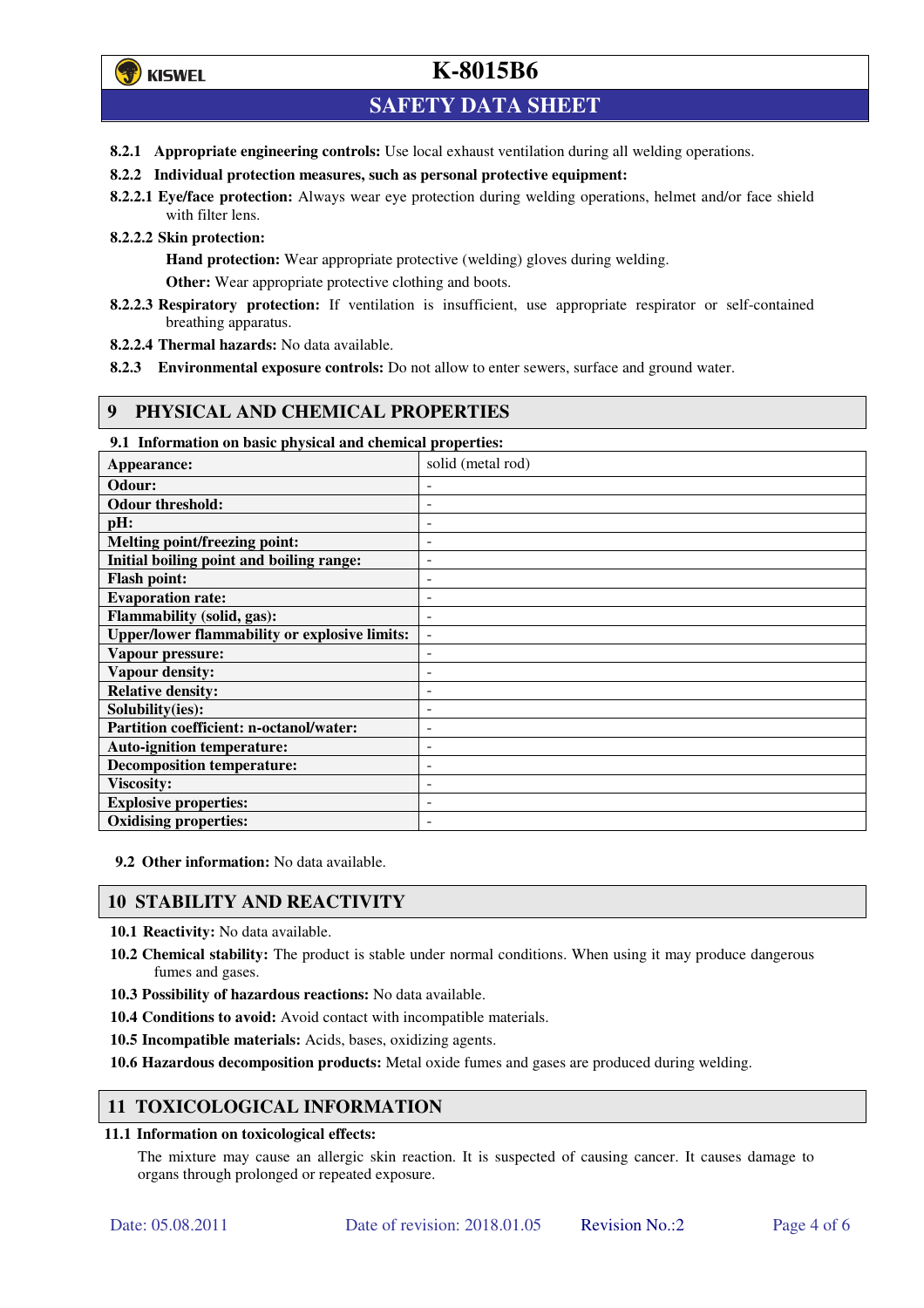

l

# **K-8015B6**

# **SAFETY DATA SHEET**

### **12 ECOLOGICAL INFORMATION**

- **12.1 Toxicity:** No data available
- **12.2 Persistence and degradability:** No data available.
- **12.3 Bioaccumulative potential:** No data available.
- **12.4 Mobility in soil:** No data available.
- **12.5 Results of PBT and vPvB assessment:** No data available.
- **12.6 Other adverse effects:** No data available.

### **13 DISPOSAL CONSIDERATIONS**

**13.1 Waste treatment methods:** Dispose off in accordance with local and national regulations.

### **14 TRANSPORT INFORMATION**

**14.1 ADR/RID/ADN:** The mixture is not subject to international regulations on transport of dangerous goods.

| UN number:                            | $\overline{\phantom{a}}$ |
|---------------------------------------|--------------------------|
| UN proper shipping name:              | -                        |
| Transport hazard class(es):           | $\overline{\phantom{a}}$ |
| <b>Packing group:</b>                 | -                        |
| <b>Environmental hazards:</b>         | -                        |
| <b>Special precautions for user:</b>  | -                        |
| <b>Transport in bulk according to</b> |                          |
| Annex II of MARPOL73/78 and the       | $\overline{\phantom{a}}$ |
| <b>IBC</b> Code:                      |                          |

**14.2 IMDG:** The mixture is not subject to international regulations on transport of dangerous goods.

**14.3 ICAO/IATA:** The mixture is not subject to international regulations on transport of dangerous goods.

#### **15 REGULATORY INFORMATION**

#### **15.1 Safety, health and environmental regulations/legislation specific for the substance or mixture:**

- Corrigendum to Regulation (EC) No 1907/2006 of the European Parliament and of the Council of 18 December 2006 concerning the Registration, Evaluation, Authorization and Restriction of Chemicals (REACH), establishing a European Chemicals Agency, amending Directive 1999/45/EC and repealing Council Regulation (EEC) No 793/93 and Commission Regulation (EC) No 1488/94 as well as Council Directive 76/769/EEC and Commission Directives 91/155/EEC, 93/67/EEC, 93/105/EC and 2000/21/EC (OJ L 396, 30.12.2006);
- Corrigendum to Directive No 2006/121/EC of the European Parliament and of the Council of 18 December 2006 amending Council Directive 67/548/EEC on the approximation of laws, regulations and administrative provisions relating to the classification, packaging and labeling of dangerous substances in order to adapt it to Regulation (EC) No 1907/2006 concerning the Registration, Evaluation, Authorization and Restriction of Chemicals (REACH) and establishing a European Chemicals Agency (OJ L 396, 30.12.2006);
- Regulation (EC) No 1272/2008 of the European parliament and of the Council of 16 December 2008 on classification, labeling and packaging of substances and mixtures, amending and repealing Directives 67/548/EEC and 1999/45/EC, and amending Regulation (EC) No 1907/2006 (OJ L 353, 31.12. 2008).
- COMMISSION REGULATION (EC) No 790/2009 of 10 August 2009 amending, for the purposes of its adaptation to technical and scientific progress, Regulation (EC) No 1272/2008 of the European Parliament and of the Council on classification, labeling and packaging of substances and mixtures.